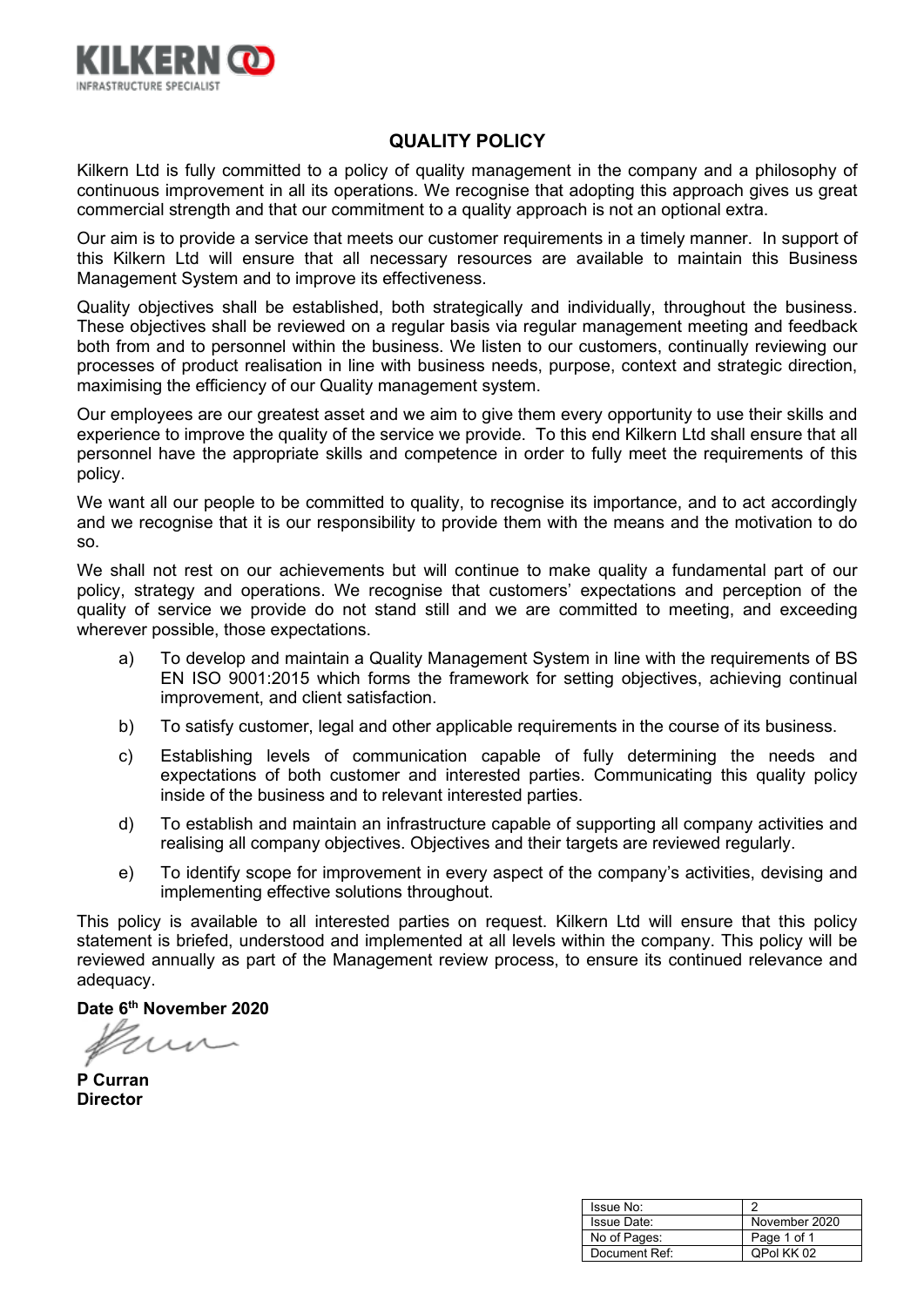

# **HEALTH & SAFETY POLICY STATEMENT**

Kilkern Ltd is dedicated to operating a Safety Management System in accordance with the principles of ISO 45001:2018 in order to demonstrate its commitment to safety to customers, employees and contractors. This will be achieved by enforcing an effective health and safety policy and has a philosophy of continuous improvement in all its operations. This commitment comes not simply from the necessity to fulfil legal and regulatory requirements but from the desire to ensure that the highest reasonable standards in Health, Safety and Welfare for all our employees are achieved and maintained and also to ensure that at no time is Health and Safety ever compromised.

For rail work Kilkern Ltd will ensure our procedures and processes are in compliance with Network Rail's policy.

The policy is communicated to all employees at induction or when any significant changes are made. It is also fully supported by the management team who will work to ensure that:

- $\triangleright$  Incidents of personal injury and occupational illness are minimised.
- $\triangleright$  All tasks are reviewed to identify hazards, assess risks and implement effective control measures and that a safe system of work is always used.
- All relevant legislation and ensuring all other mandatory requirements are fully complied with. For rail work this will also include compliance with Railway Industry Standards.
- $\triangleright$  Employees refusing to work on the grounds of health & safety are supported.
- $\triangleright$  Adequate, competent supervision is provided to enable all employees and subcontractors to comply with their responsibilities.
- $\triangleright$  Sufficient training and mentoring is provided to ensure the competence of all staff.
- $\triangleright$  Sufficient resources are made available to ensure health; safety and welfare provision are adequately delivered.
- $\triangleright$  Communication & consultation takes place with all employees regarding health, safety & welfare issues and that safe working practices are actively promoted.
- $\triangleright$  The provision & maintenance of safe premises, tools, plant and equipment takes place.
- $\triangleright$  All employees are issued with Personal Protective Equipment necessary for the duties they are carrying out.
- $\triangleright$  There is provision for safe methods of handling, transport and storage of items, materials and substances as required by relevant regulations.
- $\triangleright$  Measure the culture of the business using a maturity tool that is accepted in the industry as giving an accurate reflection of the safety culture within the company
- $\triangleright$  Safety objectives and targets will be established throughout the business. These objectives shall be reviewed on a regular basis via regular management meeting and feedback both from and to personnel within the business.
- $\triangleright$  This policy supplements and describes how we discharge our duties under the Work at Height Regulations 2005. Falls from height are the most common cause of fatal injury and the second most common cause of major injury to those working in the construction industry. We will provide a safe working environment for all employees who may be required to work at height.

This policy will be reviewed annually as part of the Management review process, to ensure its continued relevance and adequacy.

**P Curran Director**

| Issue No:     |               |
|---------------|---------------|
| Issue Date:   | November 2020 |
| No of Pages:  | Page 1 of 1   |
| Document Ref: | $KK01 - H8SP$ |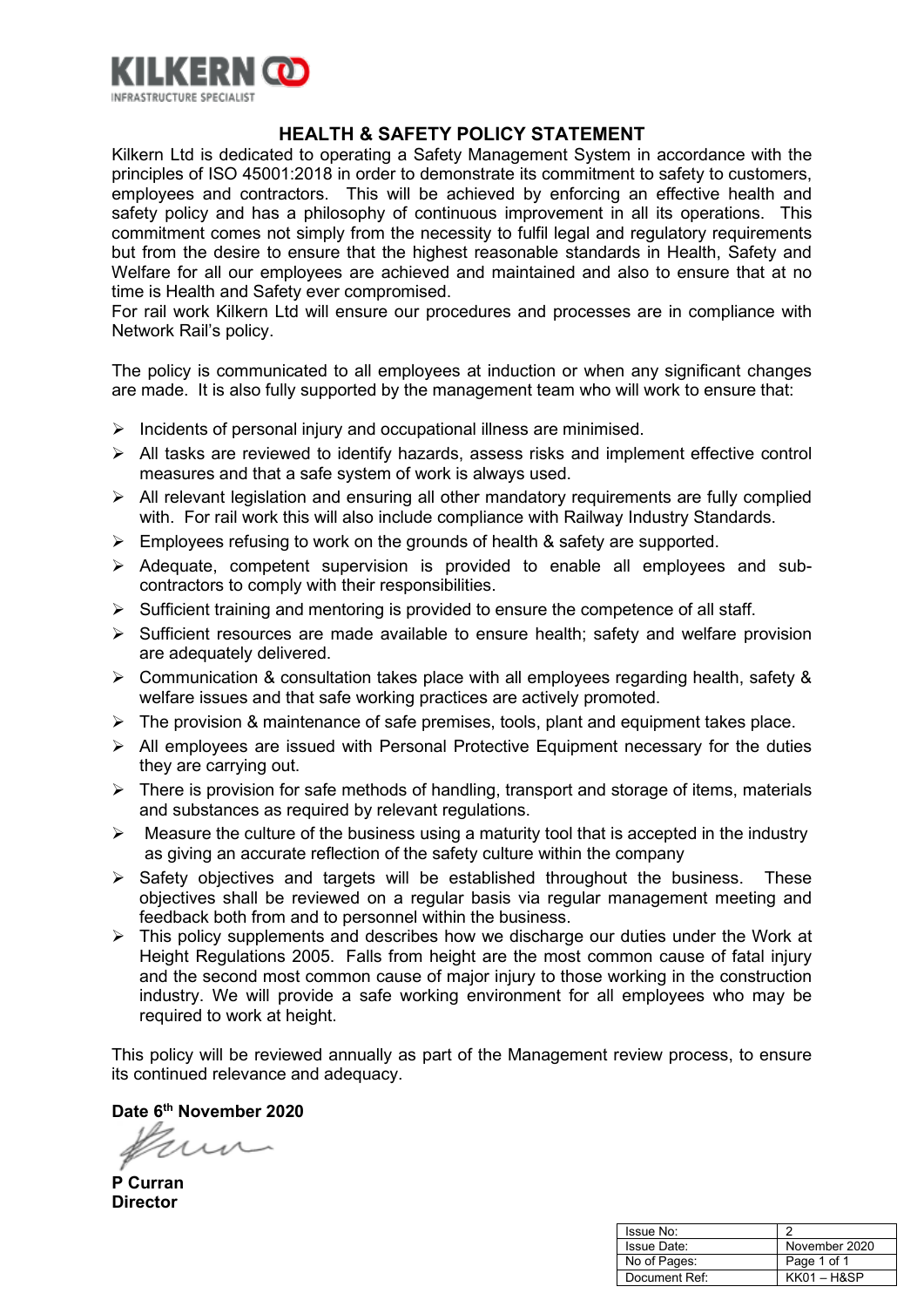

# **ENVIRONMENTAL POLICY**

We all have a responsibility to protect the environment from the effects of our activities. Kilkern Ltd takes its responsibilities seriously in this respect and is committed to reducing the impact of its activities on the environment.

To this end Kilkern Ltd recognises that there are many steps that it can take to continuously improve its environmental performance and thereby reduce or prevent damage to the environment. These steps can also add value to our business and make a positive contribution to the success of the company. In other words, we do not believe that good environmental management and the financial wellbeing of the company are incompatible.

In order to meet this commitment Kilkern Ltd will pursue the following aims and objectives:

- $\triangleright$  To ensure compliance with all applicable environmental legislation.
- $\triangleright$  To reduce consumption of natural resources.
- $\triangleright$  To reduce emissions and prevent pollution.
- $\triangleright$  To minimise noise and other nuisances.
- $\triangleright$  To assist in the management of ecology.
- $\triangleright$  To protect the environment from the effects of our work activities.
- $\triangleright$  To minimise the life cycle impact of our operations and physical assets.
- $\triangleright$  To wherever possible reuse or recycle waste produced and to dispose of any remaining waste in the most environmental efficient way possible.
- $\triangleright$  To set environmental objectives and targets and to continuously assess and improve our environmental performance.

The principal elements of our policy are: -

- 1. Maintaining an environmental management system in line with the requirements of International Standard ISO 14001:2015;
- 2. Setting and reviewing progress towards environmental objectives and targets and management programmes to ensure continual improvement;
- 3. Providing environmental awareness for all employees to understand the company's environmental policies, objectives and programmes and their role within them;
- 4. Ensuring the company understands and complies with the requirements of all environmental legislation, guidelines and codes of practice applicable to the organisation;
- 5. Ensuring Subcontractors/ Partners meet or exceed our environmental standards.
- 6. Committing adequate financial and staff resources
- 7. This policy is available to all interested parties on request

The necessary personnel and financial resources will be allocated to assist in meeting the above environmental objectives. In addition, Kilkern Ltd will continue to raise the levels of environmental awareness throughout its workforce and to promote this awareness to its customers and suppliers. This policy will be reviewed annually as part of the Management review process, to ensure its continued relevance and adequacy.

**P Curran Director**

| Issue No:     |               |
|---------------|---------------|
| Issue Date:   | November 2020 |
| No of Pages:  | Page 1 of 1   |
| Document Ref: | $KK$ 03 – EP  |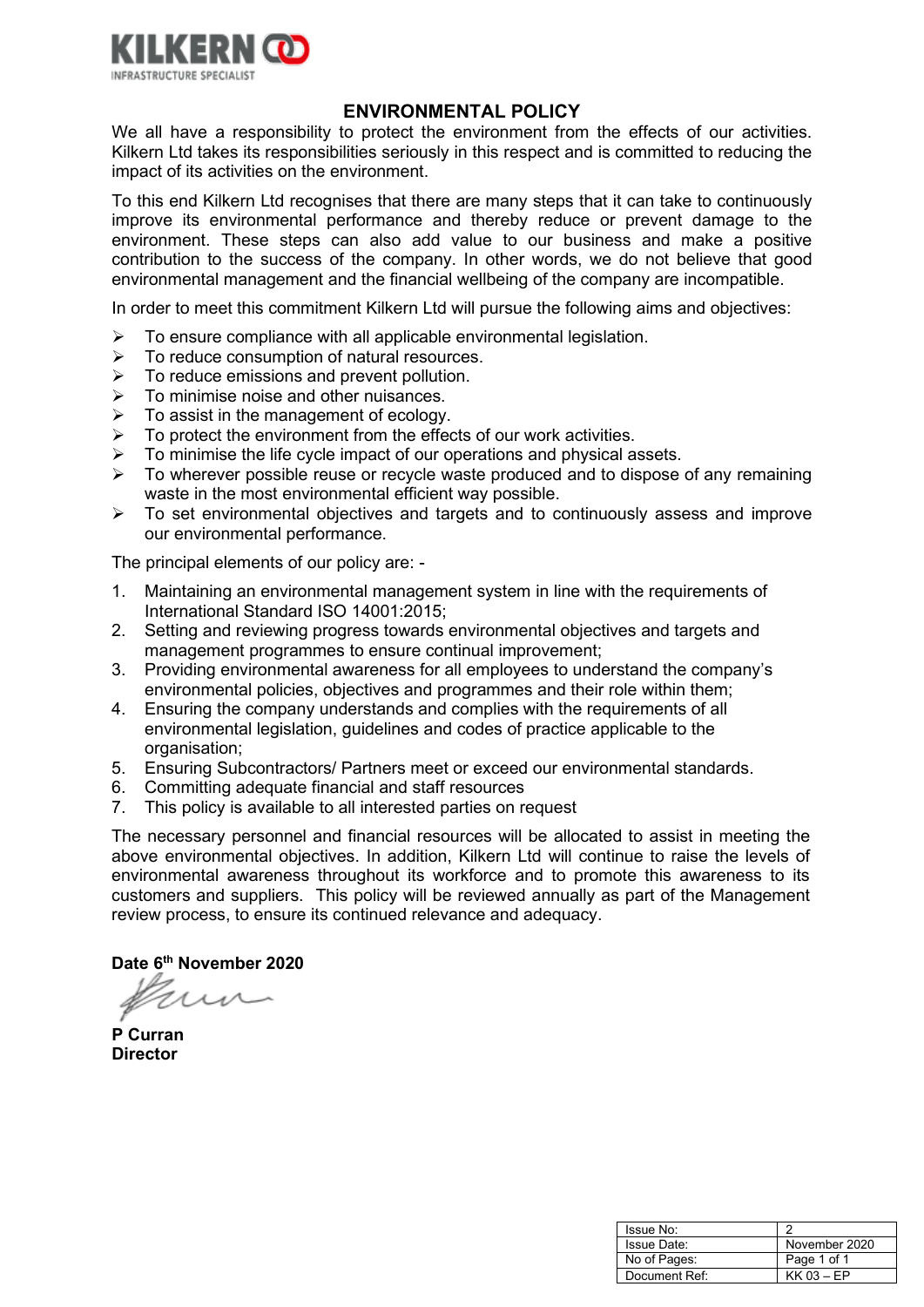

# **ALCOHOL & DRUGS POLICY**

Kilkern Ltd is committed to enforcing an effective Alcohol & Drugs Policy.

As a company we recognise the importance of an effective drugs and alcohol policy in its contribution towards ensuring the health, safety and wellbeing of all our employees, subcontractors, visitors and all those affected by our works. This policy and its mandatory application will be communicated to all employee and sub-contractors.

For rail work this will be in accordance with the requirements of Railway Group Standard RIS/8070/TOM - Alcohol and Drugs (current issue), Network Rail Company Standard NR/L1/OHS/051 (current issue) - Network Rail's Alcohol & Drugs Policy, the Transport at Works Act 1992 and Railways and Other Guided Transport System (Safety) Regulations 2006.

#### **It is a requirement of Kilkern Ltd that no employee or sub-contractor shall:**

- $\triangleright$  Report or attempt to report for duty having just consumed alcohol or being under the influence of drugs.
- $\triangleright$  Report for duty in an unfit state due to the use of alcohol or drugs.
- > Be in possession of alcohol or drugs of abuse in the workplace or supply or attempt to supply them in the workplace.
- $\triangleright$  Consume alcohol or drugs while on duty.
- $\triangleright$  Use prescribed or over the counter medicine while working for the company without advising their Line Manager of any effect such medication may have on their performance or ability to work safely.

Kilkern Ltd will undertake regular alcohol and drug screening of employee and sub-contractors working on railway work who are holding Sentinel Smart cards under the following circumstances:

- $\triangleright$  Pre-employment (If a prospective employee refuses to consent to such an examination/screening Kilkern Ltd has the right to immediately withdraw any offer of employment made).
- $\triangleright$  Promotion or transfer to Safety Critical activities.
- $\triangleright$  Following an incident where the use of alcohol and/or drugs may have been a factor.
- $\triangleright$  When there is cause to suspect that an employee is using or is under the influence of drugs or alcohol.
- As part of a Random/Unannounced screening process a minimum 5% of Sentinel Smart card holders will be Alcohol and Drugs screened per annum, audit to audit.

#### **Note: Kilkern Ltd may also undertake Random and For Cause alcohol and drug screening of employee and sub-contractors not holding Sentinel Smart cards who are working for them on non-railway work as when the company deems this to be appropriate.**

The implementation of this policy will be supported by the following:

- $\triangleright$  For all employees and sub-contractors working for Kilkern Ltd refusal to undertake Alcohol and Drugs tests will be considered a positive result.
- $\triangleright$  Kilkern Ltd will not tolerate any departure from these rules and will take the appropriate disciplinary action which will normally result in dismissal in the event of any infringement.

This policy will be reviewed annually as part of the Management review process, to ensure its continued relevance and adequacy.

**P Curran Managing Director**

| Issue No:     |                |
|---------------|----------------|
| Issue Date:   | November 2020  |
| No of Pages:  | Page 1 of 1    |
| Document Ref: | $KK$ 04 - A&DP |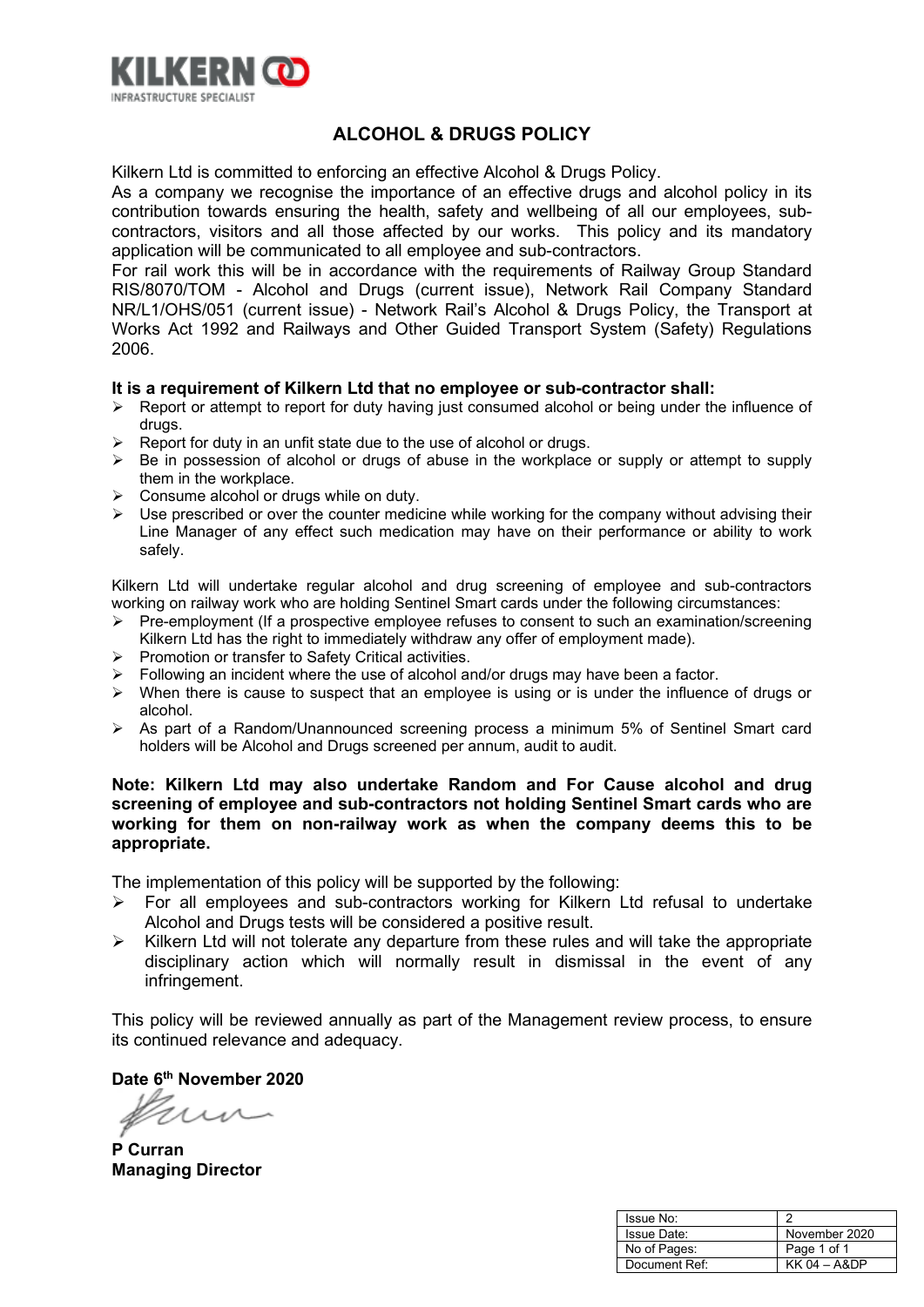

## **ANTI-BRIBERY POLICY**

Bribery is, unfortunately, a feature of corporate and public life. Therefore Kilkern Ltd has a clear policy on this issue and we support our employees to make decisions in line with our stated position.

Our corporate conduct and that of our employees is based on our commitment to acting professionally, fairly and with integrity at all times. Kilkern Ltd does not and will not tolerate any form of bribery within its business.

The purpose of this policy is to set out the responsibilities of Kilkern Ltd's functions and business in observing and upholding our position on bribery.

Kilkern Ltd is committed to operating responsibly wherever we work and to engage the social, environmental and ethical impact of our activities in the markets in which we operate.

Our first principle in operating responsibly is with regard to 'integrity in corporate conduct', in that Kilkern Ltd does not engage in bribery or any form of unethical inducement or payment including facilitation payments and 'kickbacks'.

All employees are required to avoid any activities that might lead to, or suggest, a conflict of interest with the business of Kilkern Ltd. All employees must not accept under any circumstances any hospitality or gifts without first gaining the consent of the Managing Director.

We will uphold laws relevant to countering bribery in all circumstances and in particularly will comply with the Bribery Act 2010.

#### **Responsibilities**

The Managing Director will ensure that any instance of bribery is identified within Kilkern Ltd and dealt with by taking appropriate remedial and or disciplinary action immediately.

#### **Training and communications**

We will communicate this policy to Kilkern Ltd employees through our established internal communication channels and briefing processes.

#### **Raising concerns and seeking guidance**

Kilkern Ltd employees are encouraged to raise concerns about any instance of malpractice at the earliest possible stage in total confidence to their immediate manager/supervisor.

#### **Monitoring and review**

Kilkern Ltd will review the implementation of this policy in respect of its suitability, adequacy and effectiveness on an annual basis and make improvements as appropriate.

frum

**P Curran Director**

| Issue No:     |               |
|---------------|---------------|
| Issue Date:   | November 2019 |
| No of Pages:  | Page 1 of 1   |
| Document Ref: | $KK$ 34 - ABP |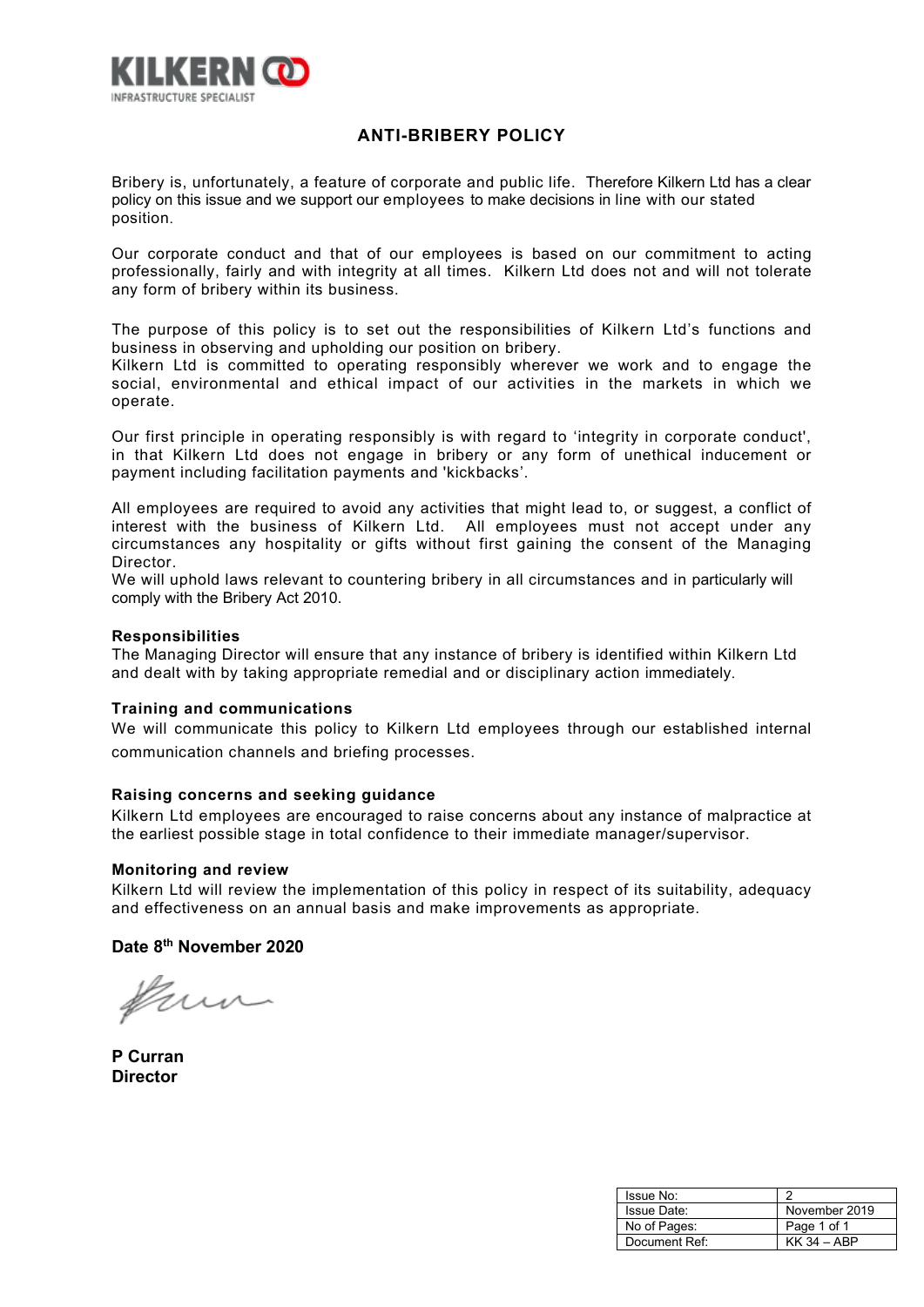

## **DATA PROTECTION POLICY**

Kilkern Ltd is committed to ensuring the privacy and security of all personal data retained. The main board of Directors and Senior Managers are committed to the delivery of this policy statement and ensuring it is understood and followed throughout the business. The Kilkern Ltd company structure facilitates transparent and compliant administration of the General Data Protection Regulations 2018 (GDPR); this includes assigning responsibilities for Data Protection to a specific individual within the structure of the organisation. This role has been assigned to the Office Manager.

Through the implementation of defined processes and with a strong focus on managing risk, Kilkern Ltd communicate openly with internal and external customers on how their personal data is collected and stored. Kilkern Ltd only process personal data that is essential to business operations or our continued compliance with government and regulatory bodies where we are required to achieve certain operational, vocational and administrative standards. This may include the need to verify certain competencies or qualifications held by an individual which may be essential for them to carry out their work.

Personal data will be captured through completion of the Kilkern Ltd Application form. All employees will be required to complete the company Data Protection Consent Agreement this will identify exactly which elements of Personal data the company can hold on their behalf. All employees will have the right to refuse to allow the company to hold any of their Personal data as identified on the Data Protection Consent Agreement.

Kilkern Ltd confirms to employees via this policy that no personal data will be passed to a third party without the express permission of the individual concerned. All personal data is stored in a password-protected database managed by the specific individual assigning responsibilities for Data Protection.

Through the continual monitoring of compliance with this policy, Kilkern Ltd regularly reviews the accuracy of personal data held and offers all individuals routine opportunities for review and updating of this information. The quality and accuracy of all personal data is a primary concern and upon reasonable request, all personal data that is being held, where/how it was obtained and who it may be shared with will be made available.

All individuals retain the right to complain to the Information Commissioners Office (ICO) should they feel there is a cause for concern regarding the way their personal data is being managed or processed. In the first instance, all investigations will be carried out at a senior management level and be escalated to the Managing Director in the event that an acceptable resolution cannot be achieved.

Kilkern Ltd ensures that all consent mechanisms used in the consent process are unambiguous. Every opportunity is provided for the individual to assert a positive indication of agreement and that they have been afforded the opportunity to make a decision, rather than proceed on an assumption of acceptance by default.

Data security is of paramount importance to Kilkern Ltd as part of our protection from any data breaches systems are constantly monitored, audited and assessed to facilitate the detection of potential breaches. Any breaches deemed to be of a level that may involve suffering, financial loss or damage through identity theft or confidentiality breach will be notified to the ICO.

Kilkern Ltd do not currently operate internationally. In the event that our business expands internationally this policy will be amended and distributed through the appropriate channels.

**P Curran Director**

| Issue No:    | ◠                |
|--------------|------------------|
| Issue Date:  | November 2020    |
| No of Pages: | Page 1 of 1      |
| Document Ref | <b>KK 24-DPP</b> |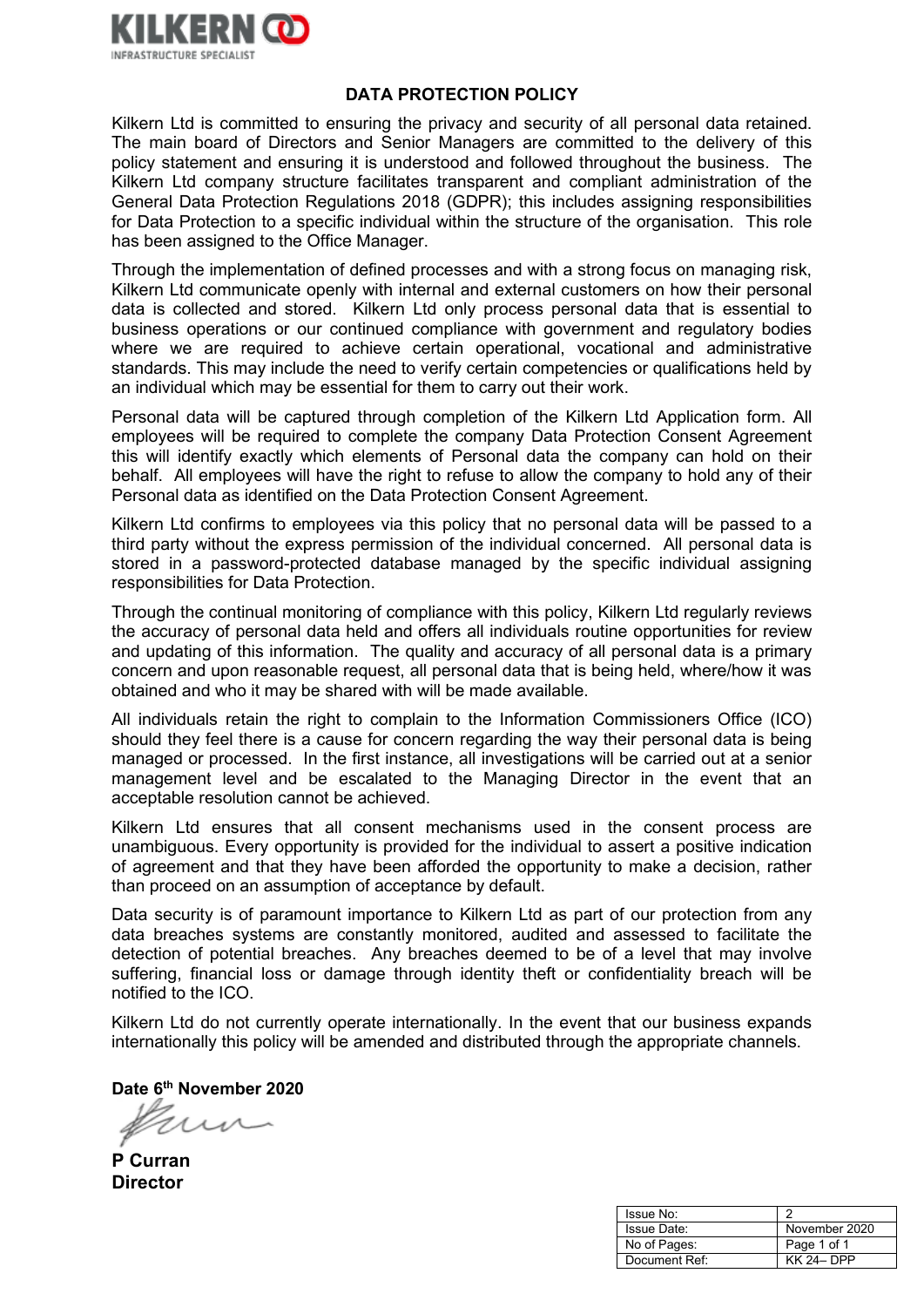

# **WHISTLEBLOWING POLICY**

# **Introduction**

Kilkern Ltd is committed to the highest standards of openness, probity and accountability.

An important aspect of accountability and transparency is a mechanism to enable staff and other members of the Company to voice concerns in a responsible and effective manner. It is a fundamental term of every contract of employment that an employee will faithfully serve his or her employer and not disclose confidential information about the employer's affairs. Nevertheless, where an individual discovers information which they believe shows serious malpractice or wrongdoing within the organisation then this information should be disclosed internally without fear of reprisal, and there should be arrangements to enable this to be done independently of line management (although in relatively minor instances the line manager would be the appropriate person to be told).

The Public Interest Disclosure Act 2013, gives legal protection to employees against being dismissed or penalised by their employers as a result of publicly disclosing certain serious concerns. The Company has endorsed the provisions set out below so as to ensure that no members of staff should feel at a disadvantage in raising legitimate concerns.

It should be emphasised that this policy is intended to assist individuals who believe they have discovered malpractice or impropriety. It is not designed to question financial or business decisions taken by the Company nor should it be used to reconsider any matters which have already been addressed under harassment, complaint, disciplinary or other procedures. Once the "whistleblowing" procedures are in place, it is reasonable to expect staff to use them rather than air their complaints outside the Company.

# **Scope of Policy**

This policy is designed to enable employees of the Company to raise concerns internally and at a high level and to disclose information which the individual believes shows malpractice or impropriety. This policy is intended to cover concerns which are in the public interest and may at least initially be investigated separately but might then lead to the invocation of other procedures e.g. disciplinary. These concerns could include

- Financial malpractice or impropriety or fraud
- Failure to comply with a legal obligation or Statutes
- Dangers to Health & Safety or the environment
- Criminal activity
- Improper conduct or unethical behaviour
- Attempts to conceal any of these

## **Safeguards**

#### **i. Protection**

This policy is designed to offer protection to those employees of the Company who disclose such concerns provided the disclosure is made:

• In good faith

| Issue No:     |               |
|---------------|---------------|
| Issue Date:   | November 2020 |
| No of Pages:  | Page 1 of 4   |
| Document Ref: | $KK 21 - WBP$ |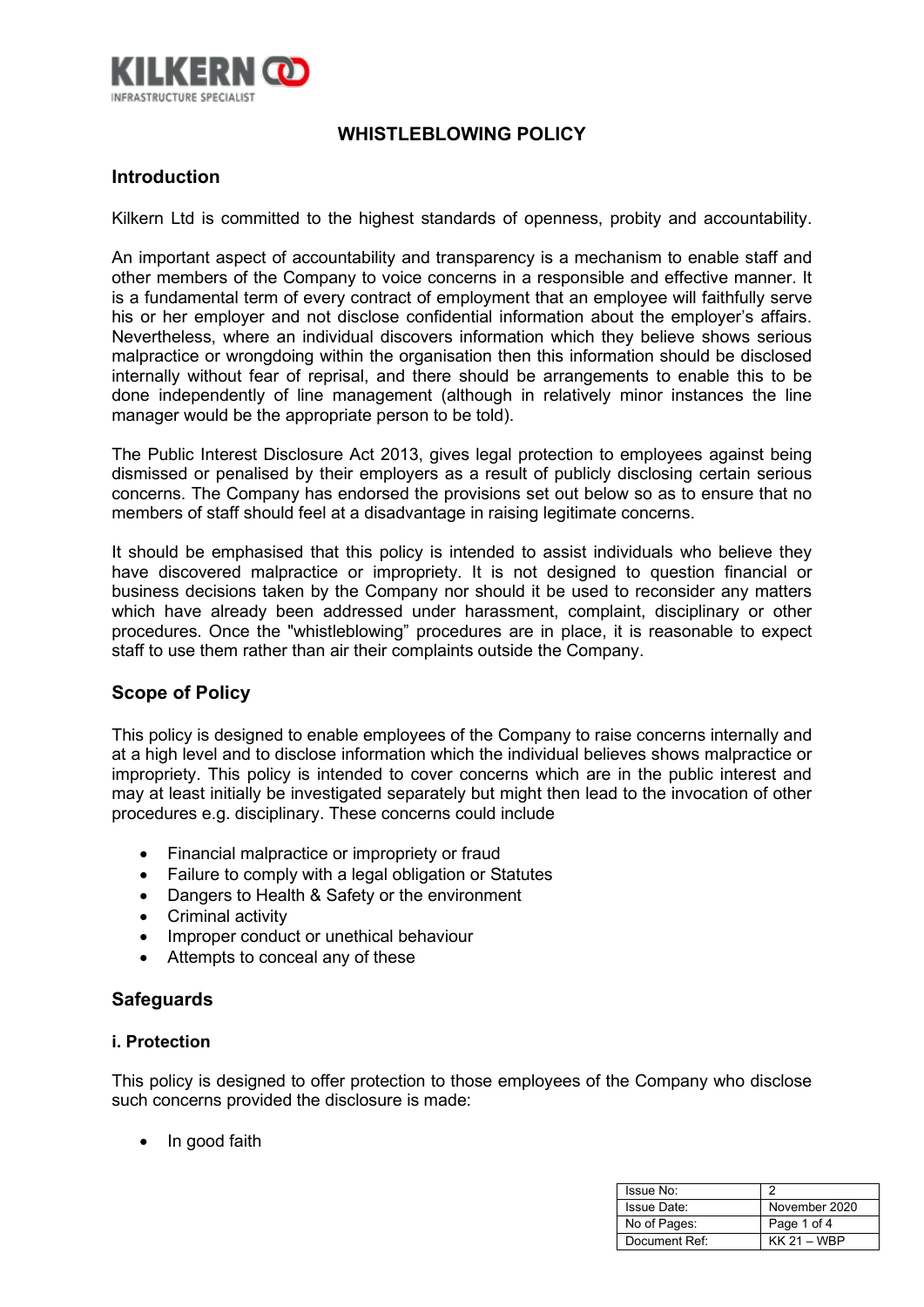

INFRASTRUCTURE SPECIALIST

• In the reasonable belief of the individual making the disclosure that it tends to show malpractice or impropriety and if they make the disclosure to an appropriate person (see below). It is important to note that no protection from internal disciplinary procedures is offered to those who choose not to use the procedure. In an extreme case malicious or wild allegations could give rise to legal action on the part of the persons complained about.

#### **ii. Confidentiality**

The Company will treat all such disclosures in a confidential and sensitive manner. The identity of the individual making the allegation may be kept confidential so long as it does not hinder or frustrate any investigation. However, the investigation process may reveal the source of the information and the individual making the disclosure may need to provide a statement as part of the evidence required.

#### **iii. Anonymous Allegations**

This policy encourages individuals to put their name to any disclosures they make. Concerns expressed anonymously are much less credible, but they may be considered at the discretion of the Company.

In exercising this discretion, the factors to be taken into account will include:

- The seriousness of the issues raised
- The credibility of the concern
- The likelihood of confirming the allegation from attributable sources

#### **iv. Untrue Allegations**

If an individual makes an allegation in good faith, which is not confirmed by subsequent investigation, no action will be taken against that individual. In making a disclosure the individual should exercise due care to ensure the accuracy of the information. If, however, an individual makes malicious or vexatious allegations, and particularly if he or she persists with making them, disciplinary action may be taken against that individual.

## **Procedures for Making a Disclosure**

On receipt of a complaint of malpractice, the member of staff who receives and takes note of the complaint, must pass this information as soon as is reasonably possible, to the appropriate designated investigating officer as follows:

- Complaints of malpractice will be investigated by the appropriate Director unless the complaint is against the Director or is in any way related to the actions of the Director. In such cases, the complaint should be passed to the Chief Executive for referral.
- In the case of a complaint, which is any way connected with but not against the Director, the Chief Executive will nominate a Senior Manager to act as the alternative investigating officer.
- Complaints against the Chief Executive should be passed to the Managing Director who will nominate an appropriate investigating officer.
- The complainant has the right to bypass the line management structure and take their complaint direct to the Managing Director. The Managing Director has the right

| Issue No:     |               |
|---------------|---------------|
| Issue Date:   | November 2020 |
| No of Pages:  | Page 2 of 4   |
| Document Ref: | KK 21 - WBP   |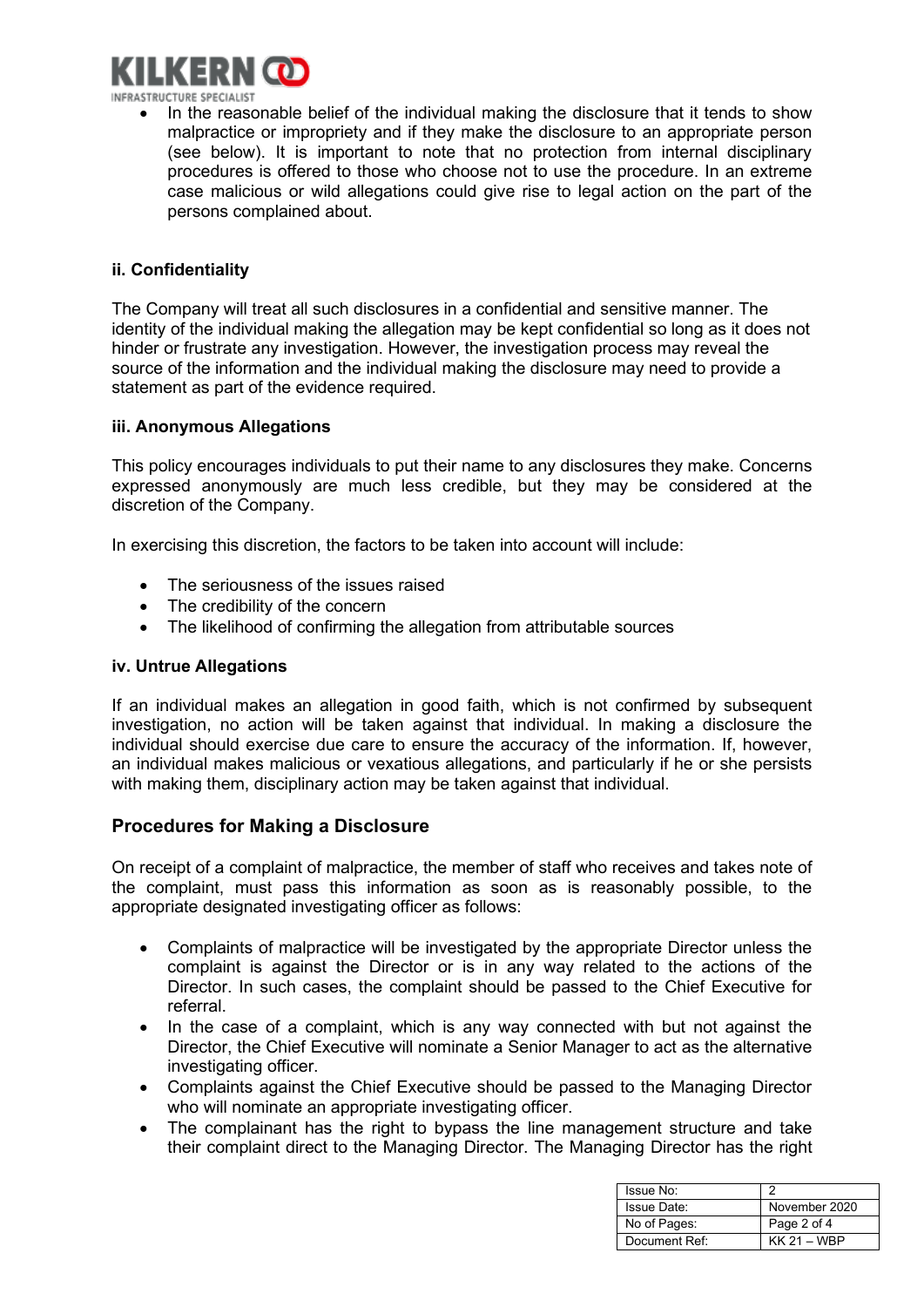

to refer the complaint back to management if he/she feels that the management without any conflict of interest can more appropriately investigate the complaint.

If there is evidence of criminal activity then the investigating officer should inform the police. The Company will ensure that any internal investigation does not hinder a formal police investigation.

# **External reporting**

It is hoped that this policy will provide employees with the assurance that they can raise whistleblowing issues internally. However, we accept that there may be circumstances where employees feel it is more appropriate to make the disclosure to an external body. An external body may be a regulator or non-regulatory body. These can include but not limited to:

- HM Revenue and Customers
- The serious Fraud Office
- The Media
- The Police
- The Environment Agency

The disclosure will be protected under the legislation in the same way as disclosures made internally as long as they meet the same satisfying conditions.

In the event of external disclosure, the relevant regulatory or non-regulatory body will carry out investigations as necessary and to the procedures and processes set out by them.

## **Timescales**

Due to the varied nature of these sorts of complaints, which may involve internal investigators and / or the police, it is not possible to lay down precise timescales for such investigations. The investigating officer should ensure that the investigations are undertaken as quickly as possible without affecting the quality and depth of those investigations.

The investigating officer, should as soon as practically possible, send a written acknowledgement of the concern to the complainant and thereafter report back to them in writing the outcome of the investigation and on the action that is proposed. If the investigation is a prolonged one, the investigating officer should keep the complainant informed, in writing, as to the progress of the investigation and as to when it is likely to be concluded.

All responses to the complainant should be in writing and sent to their home address.

## **Investigating Procedure**

The investigating officer should follow these steps:

- Full details and clarifications of the complaint should be obtained.
- The investigating officer should inform the member of staff against whom the complaint is made as soon as is practically possible. The member of staff will be informed of their right to be accompanied by a trade union or other representative at any future interview or hearing held under the provision of these procedures.
- The investigating officer should consider the involvement of the Company auditors and the Police at this stage and should consult with the Managing Director.
- The allegations should be fully investigated by the investigating officer with the assistance where appropriate, of other individuals / bodies.

| Issue No:     |               |
|---------------|---------------|
| Issue Date:   | November 2020 |
| No of Pages:  | Page 3 of 4   |
| Document Ref: | $KK 21 - WBP$ |